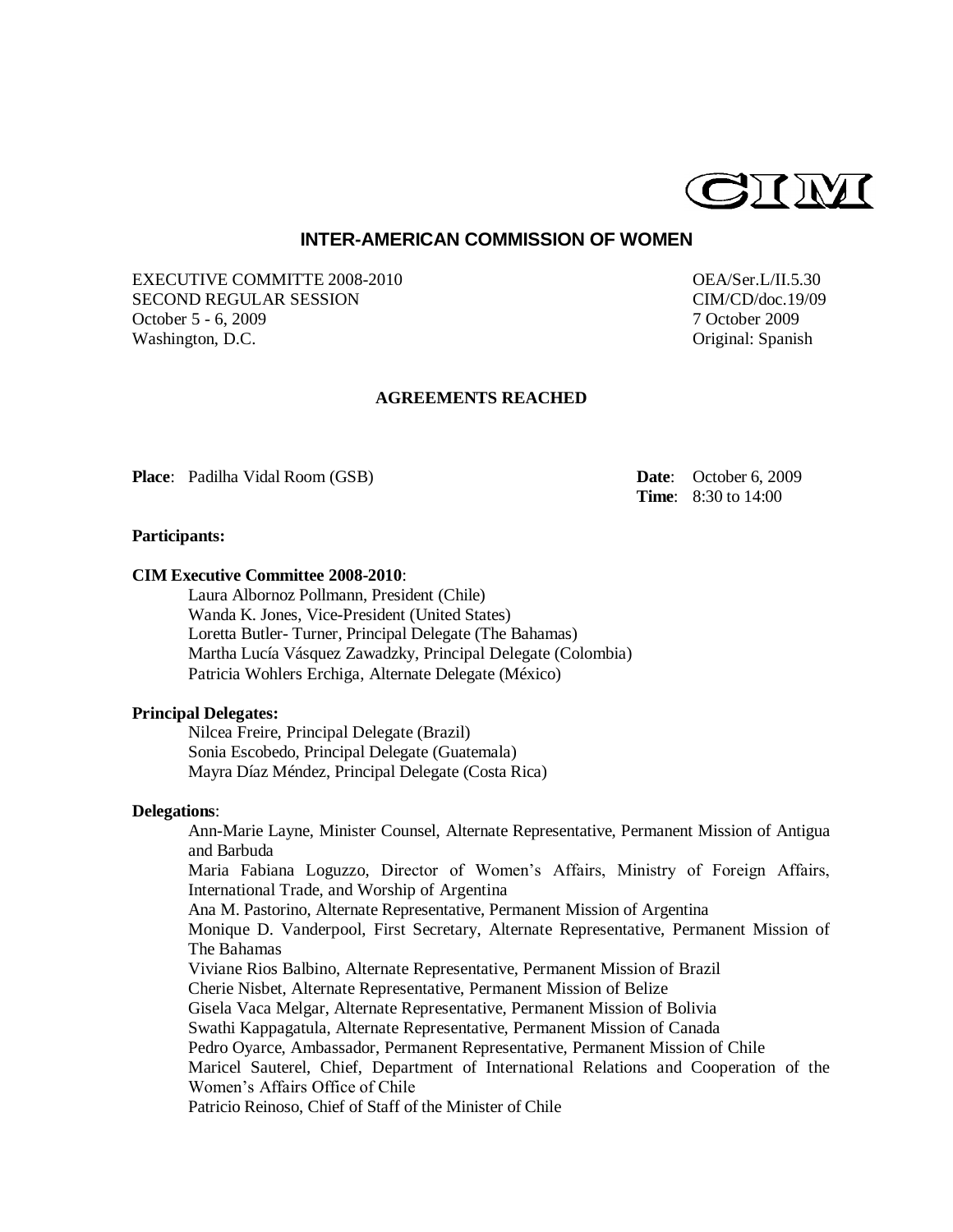Pamela Albornoz, Alternate Representative, Permanent Mission of Chile Sandra Mikan, Alternate Representative, Permanent Mission of Colombia Karen Leiva, Head of International Relations and International Cooperation of INAMU Maritza Chan Valverde, Alternate Representative, Permanent Mission of Costa Rica Irene Marr, Office of Global Women's Issues, United States Department of State Gianni Paz, Alternate Representative, Permanent Mission of the United States Maria Cristina Drouet, Permanent Mission of Ecuador Carolina Sánchez, Alternate Representative, Permanent Mission of El Salvador Ingrid Jackson, Alternate Representative, Permanent Mission of Grenada Linsleyd Tillit, Director, Promotion and Participation of Women, Presidential Secretariat for Women's Affairs of Guatemala Elsa Samayoa de González, Alternate Representative, Permanent Mission of Guatemala Suze Percy Filippini, Alternate Representative, Permanent Mission of Haití Héctor Ortega, Alternate Representative, Permanent Mission of Mexico Julieta Blandón, Alternate Representative, Permanent Mission of Nicaragua Menitza Mandiche, Alternate Representative, Permanent Mission of Panamá Claudia Medina, Alternate Representative, Permanent Mission of Paraguay Giancarlo Galvez, Second Secretary, Alternate Representative, Permanent Mission of Perú Dayana Ureña, Alternate Representative, Permanent Mission of Dominican Republic Gail Gilbert, Alternate Representative, Permanent Mission of Suriname Michael Louis, Ambassador, Permanent Representative, Permanent Mission of Saint Lucia Clenie Greer-Lacascade, Alternate Representative, Permanent Mission of Saint Lucia Frances Seignoret, Alternate Representative, Permanent Mission of Trinidad and Tobago María del Luján Flores, Ambassador, Permanent Representative, Permanent Mission of Uruguay

Graziella Reyes, Alternate Representative, Permanent Mission of Uruguay Tereza Arreaza, Alternate Representative, Permanent Mission of Venezuela

# **Permanent Observers**

Marie-France Pagnier, Ambassador, Permanent Observer, Permanent Observer Mission of France

### **Invited Speakers**

Gina Montiel, Manager, country Department Central America, Mexico, Panama and Dominican Republic, Inter-American Development Bank (IAB) Cecilia Ramos, Executive Director for Mexico and Dominican Republic, Inter-American Development Bank (IAB) Nora Gómez, Research FLACSO-Argentina

### **Other Invited**

Marijke Velzeboer-Salcedo, Coordinator, Gender, Ethnicity and Health Team PAHO Teresa Genta-Fons, Senior Attorney, Legal Vice-president, World Bank Miosotis Rivas, Technical Secretariat of the Women COMMCA/SICA Priscila Henríquez, Inter-American Institute for Cooperation on Agriculture (IICA)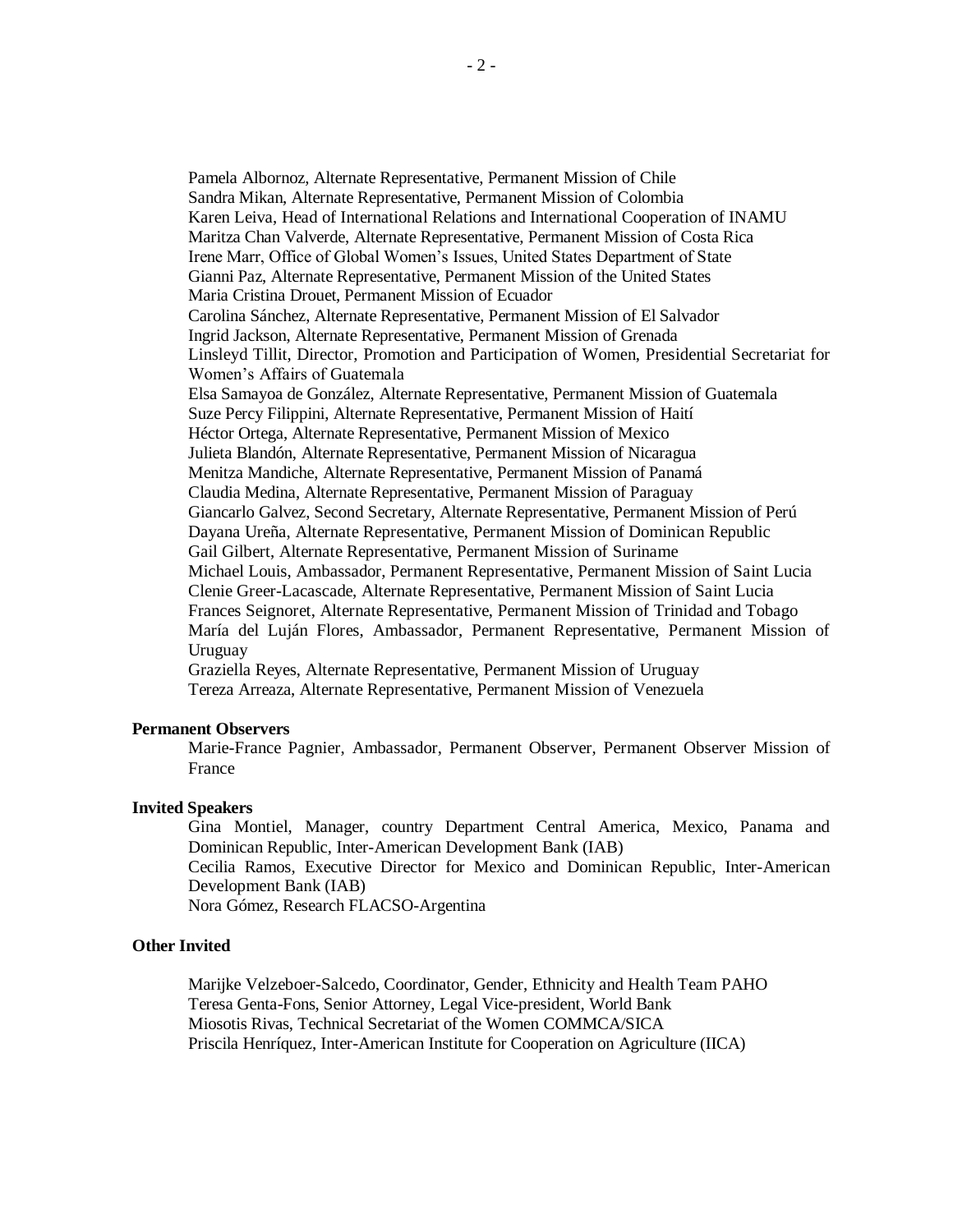#### **CIM Permanent Secretariat**:

Carmen Moreno Toscano, Executive Secretary Mercedes L. Kremenetzky, Senior Specialist

### **AGREEMENTS**

- **Agreement No. 1** Approve the Summary Minutes of the First Regular Session of the Executive Committee, contained in document CIM/CD/doc.10/09.
- **Agreement No. 2** Request the Chair of the CIM to make the necessary arrangements with the General Secretariat to bring about the participation of the Commission's delegates in the COMMCA Summit on Gender, Integration and Development, to be held in Costa Rica on December 8 and 9, 2009.
- **Agreement No. 3** Ask the Working Group to prepare the message to be conveyed containing guidelines regarding the Inter-American Year of Women, and ask the Executive Secretariat to prepare a concept paper to serve as a framework for commemoration of the Inter-American Year of Women, and to the countries, gender authorities, and subregional bodies involved in gender issues that define activities to be included in the complete schedule for the year.
- **Agreement No. 4** Carry out activities to commemorate the Inter-American Year of Women on the following dates in 2010:
	- a. Launch the celebrations in February 2010, on a date close to the meeting of the Commission on the Status of Women (CSW) and hold the next regular meeting of the Executive Committee of the CIM on the same dates;
	- b. As part of the activities scheduled for ECLAC's "XI Regional Conference on Women in Latin America and the Caribbean," to be held in Brazil in July;
	- c. Within the framework of the Meeting of States Parties of the MESECVI to be held in Guatemala, in September; and
	- d. During the Thirty-fifth Assembly of Delegates of the CIM, to be held in Mexico in November.
- **Agreement No. 5** Foster a strategy, during the Inter-American Year of Women, vis-à-vis the United Nations, for promoting the importance of combating violence against women, recalling that the Convention of Belém do Pará was the first legal instrument in the region to address violence against women.

## **Agreement No. 6** Use a modified version of the logo offered by Chile as an emblem for the celebrations; the delegation of Chile is sending a new version on October 13, 2009.